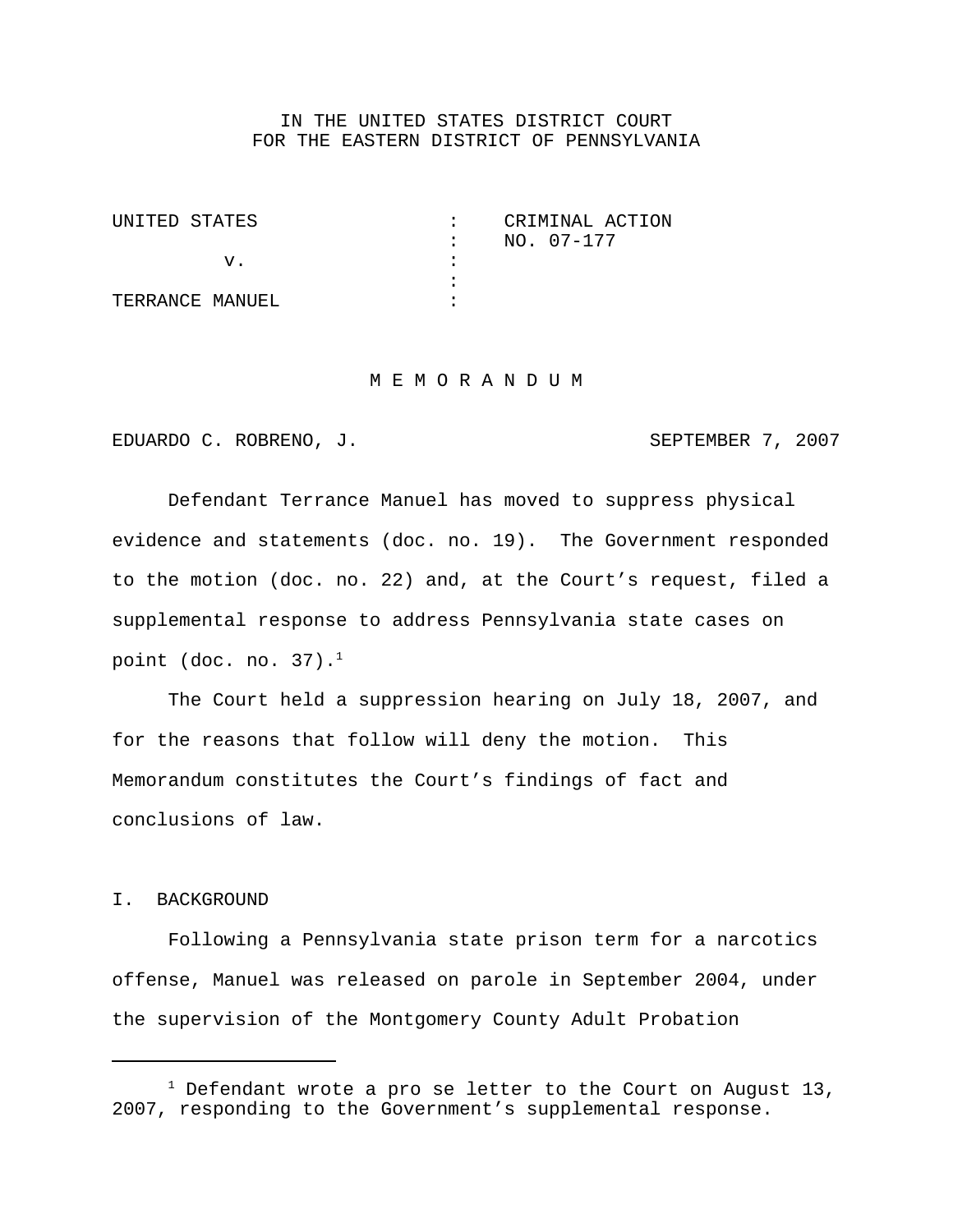Department, specifically Officer Kim Seidel. Around April 2005, Officer Samuel Dowling assumed responsibility for Manuel's supervision. In December 2005, the date Manuel's prison sentence was set to terminate, Manuel became a probationer. He continued to be under the supervision of Officer Dowling.

When Manuel was released on parole, he initialed a Montgomery County Adult Probation and Parole Department form entitled "Rules and Conditions Governing Probation/Parole and Intermediate Punishment (IP)." The form provides in relevant part:

1. I will abide by all local, state, and federal criminal laws. . . . I will abide by the rules and conditions imposed by the Montgomery County Adult Probation and Parole Department. . . .

3. My officer will make supervision visits to my home. Prior to changing my residence, I must have the permission of my probation/parole officer.

. . . .

10. I understand that Adult Probation and Parole Department has the authority to search my person, place of residence or vehicle without a warrant, if he or she has reasonable suspicion.

At the time, Manuel provided the Probation Department with his approved address: 730 George Street, Norristown, Pennsylvania. Manuel lived with his mother at this address.

On January 20, 2006, Dowling received an anonymous tip that Manuel was selling drugs and was residing at unapproved residence, 916 W. Washington Street, Apartment B, Norristown,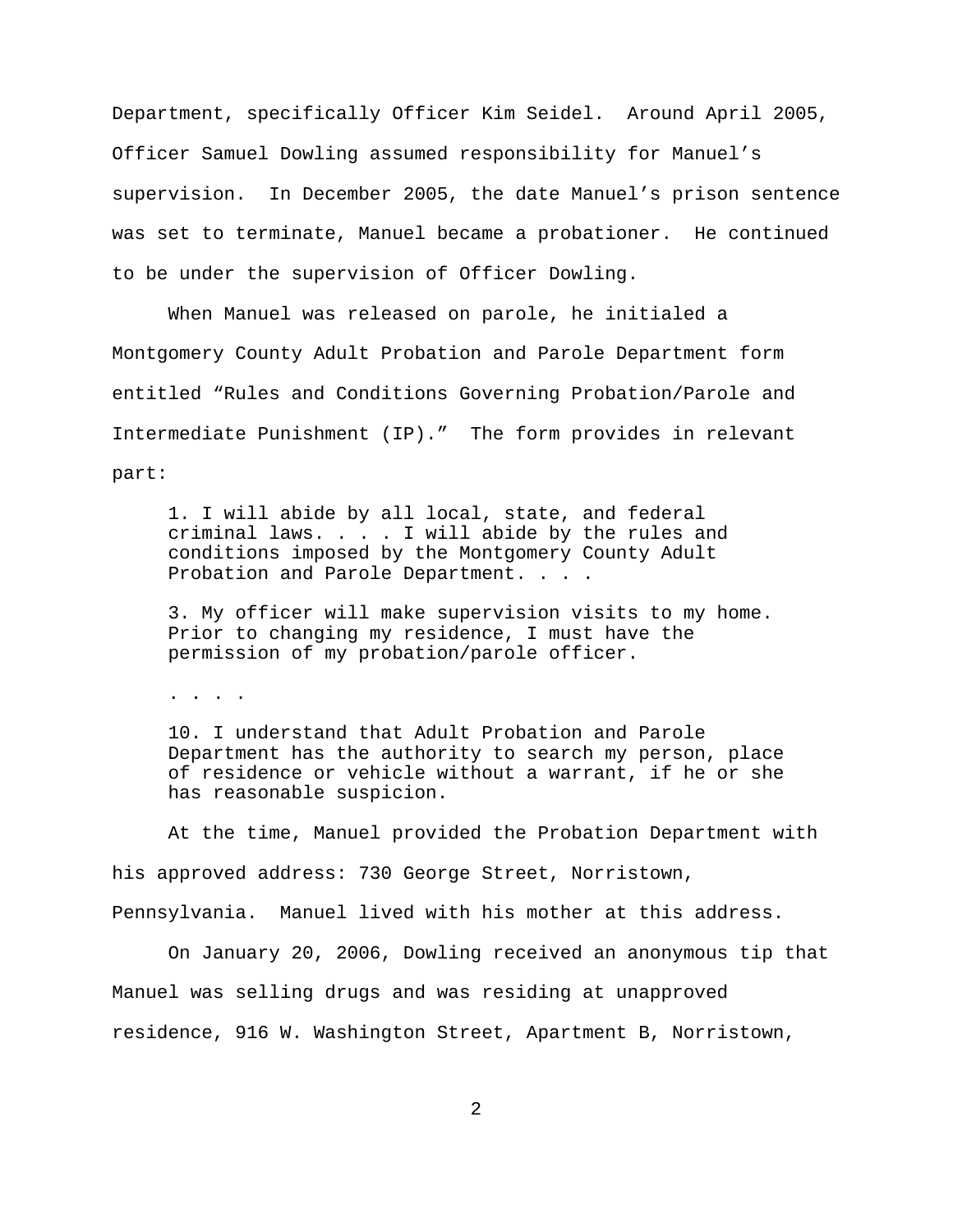Pennsylvania. According to Dowling's testimony, he did not know the identity of the informant or why the informant contacted him (Dowling), of all the Montgomery County probation officers. The same day he received the tip (January 20), Dowling and another officer went to 916 W. Washington. There he saw "T. Manuel" on the mailbox outside the front door. Dowling made a notation of the tip and seeing "T. Manuel" on the mailbox in Manuel's file, but took no further action. Sometime a few weeks later, Dowling received another tip (from the same informant) on his office phone's voicemail, also stating that Manuel was living at the unapproved residence. Dowling did not make a notation of this message in the official file.

On February 24, 2006, Dowling arranged to meet Manuel at a laundromat in Norristown later in the day. Dowling and three other other probation officers went to the laundromat, saw Manuel, brought him outside, and handcuffed him. Dowling then told Manuel that the probation officers were now going to go to Manuel's house. Manuel assented. Then Dowling specified that he was referring to the house on W. Washington Street (the unapproved residence) and, according to Dowling, Manuel's eyes "got big." 7/18/07 Trans. at 12, 39. Dowling then put his hands in Manuel's pocket, retrieving a set of keys.

The probation officers then drove to 916 W. Washington Street with Manuel handcuffed in the back of the car. Dowling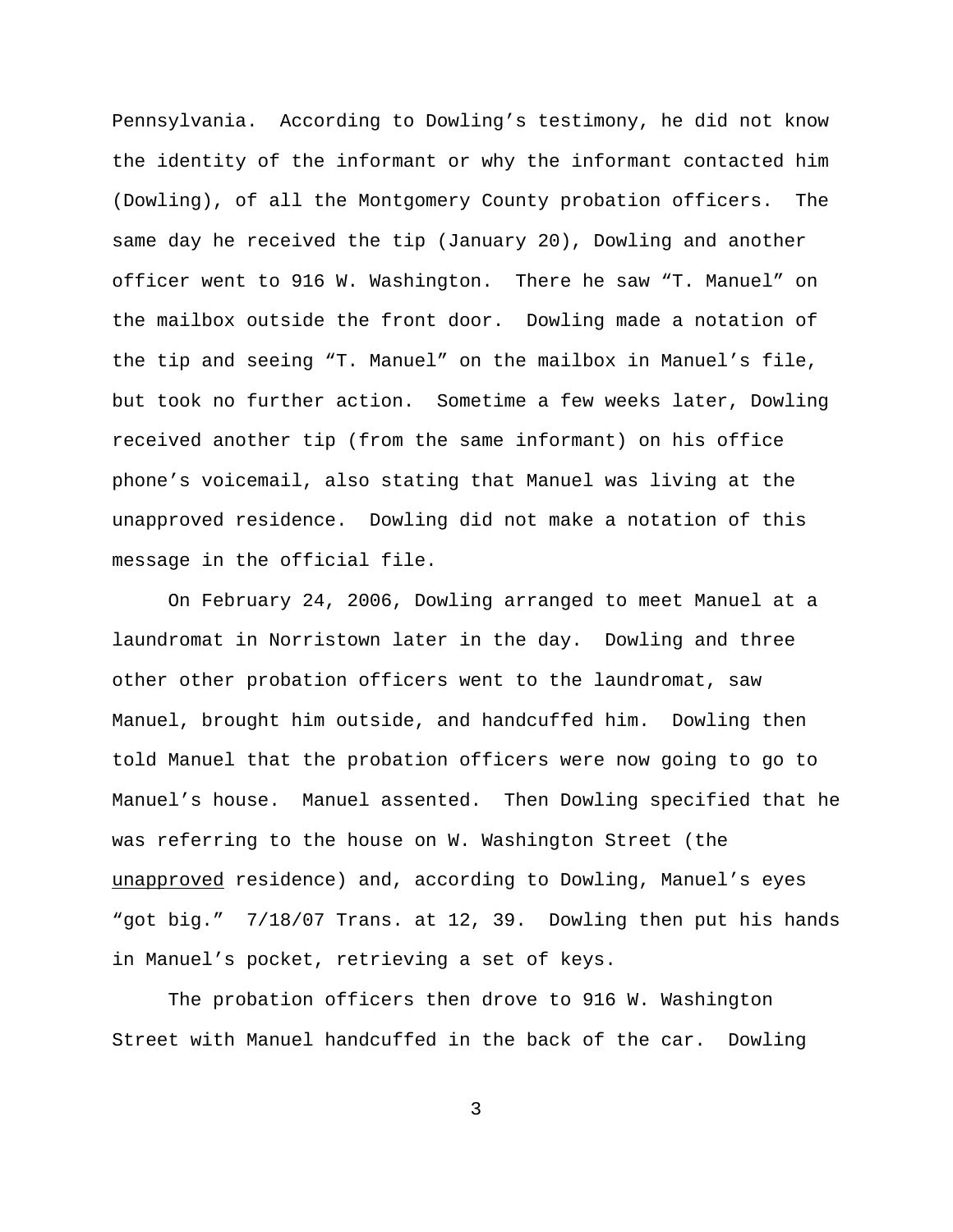used Manuel's keys to unlock the door to the building and to apartment B. Once inside the apartment, Dowling testified that he smelled marijuana. He then searched the apartment, finding a gun in a dresser and narcotics in the dresser and in a box on the floor. Dowling then called the Norristown Police Department, which obtained a search warrant from a Pennsylvania magisterial district justice and proceeded to thoroughly search the apartment by hand and with a K-9 dog.

After the search, Defendant made statements to Dowling regarding the ownership of certain woman's and baby's clothes found in the apartment and the whereabouts of the woman and baby. $^2$ 

Manuel was charged in a four-count indictment with possession with intent to distribute 5 grams or more of cocaine base ("crack"), in violation of 21 U.S.C.  $\S$  841(a)(1); possession with intent to distribute cocaine base ("crack"), in violation of 21 U.S.C. § 841(a)(1); using and carrying a firearm during a drug trafficking crime, in violation of 18 U.S.C. § 924(c); and possession of a firearm by a convicted felon, in violation of 18 U.S.C. § 922(g)(1).

Manuel has moved to suppress the gun and narcotics as fruits of an unconstitutional search. The Government opposes the

 $2$  The text of the exact statements was not provided to the Court.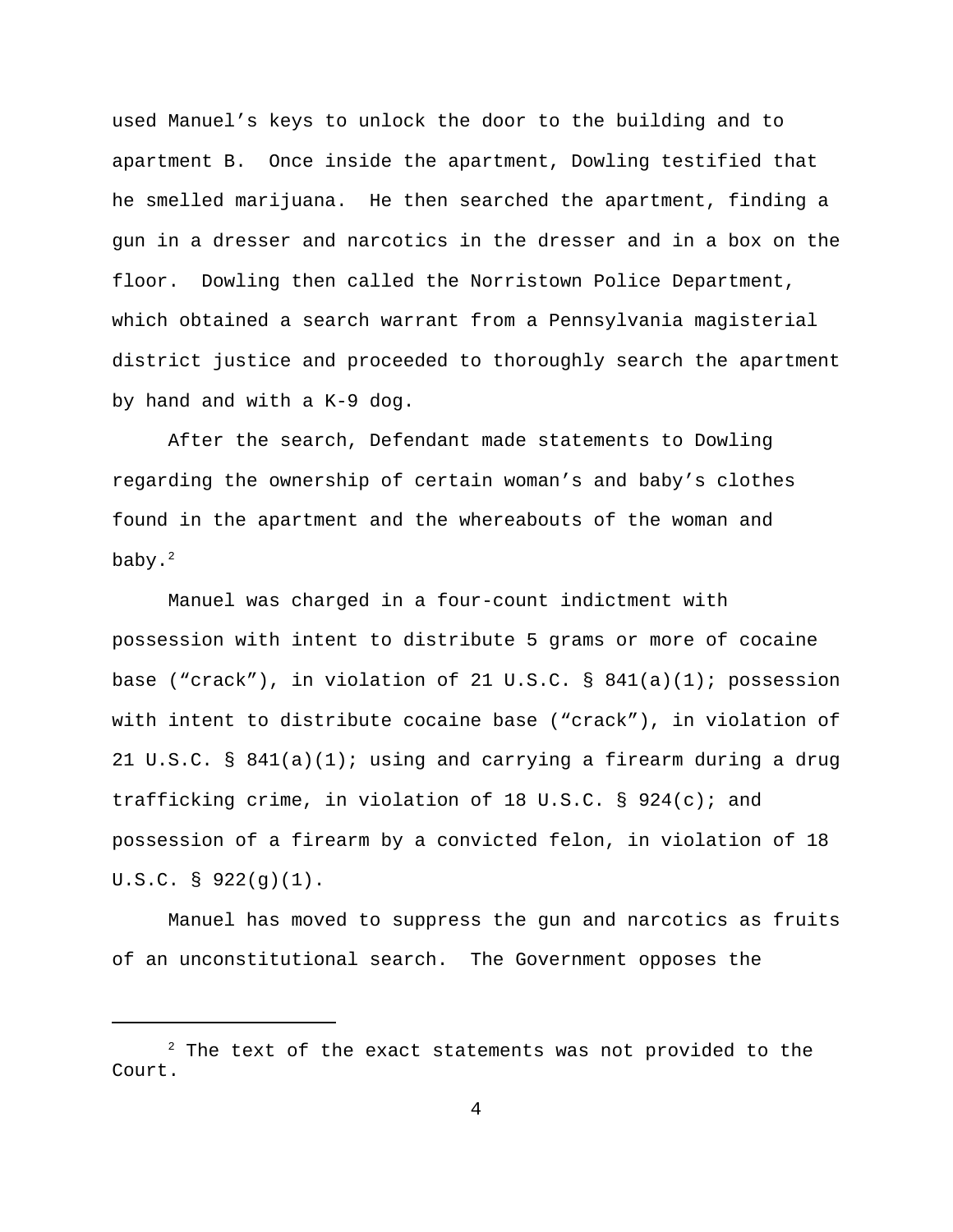motion, asserting that the search was constitutional.<sup>3</sup> Manuel has also moved to suppress the statements regarding the ownership of the woman's and child's clothing, and the whereabouts of the woman and child, but the Government has agreed not to use those statements in its case-in-chief (it reserved the right to use the statements to impeach Manuel, should he testify at trial).

#### II. DISCUSSION

This case hinges on whether Dowling had a "reasonable suspicion" that Manuel was in violation of the terms of his probation4 such to search the residence at 916 W. Washington Street.

<sup>&</sup>lt;sup>3</sup> The Government did not oppose Manuel's motion to suppress on the basis that Manuel lacks standing under the Fourth Amendment. Theoretically, Manuel's position appears to be internally contradictory: although the residence was not his, he enjoys a reasonable expectation of privacy in it such to contest the search.

 $4$  The Government initially represented to the Court that Manuel was a parolee at the time of his arrest, but it turns out that Manuel was actually a probationer. While a few years ago this distinction was of little import, because the Third Circuit long considered probationers and parolees in identical stead for Fourth Amendment purposes, see United States v. Williams, 417 F.3d 373, 376 n.1 (3d Cir. 2005), the Supreme Court has recently counseled that probationers have a higher expectation of privacy under the Fourth Amendment than do parolees, see Samson v. California, 126 S. Ct. 2193, 2198 (2006) ("[P]arolees have fewer expectations of privacy than probationers  $\dots$  . . . . . . . Thus, the Supreme Court concluded that "the Fourth Amendment does not prohibit a police officer from conducting a suspicionless search of a parolee." Id. at 2202. The Fourth Amendment likely prohibits a suspicionless search of a probationer. See Griffin v. Wisconsin, 483 U.S. 868, 873 (1987).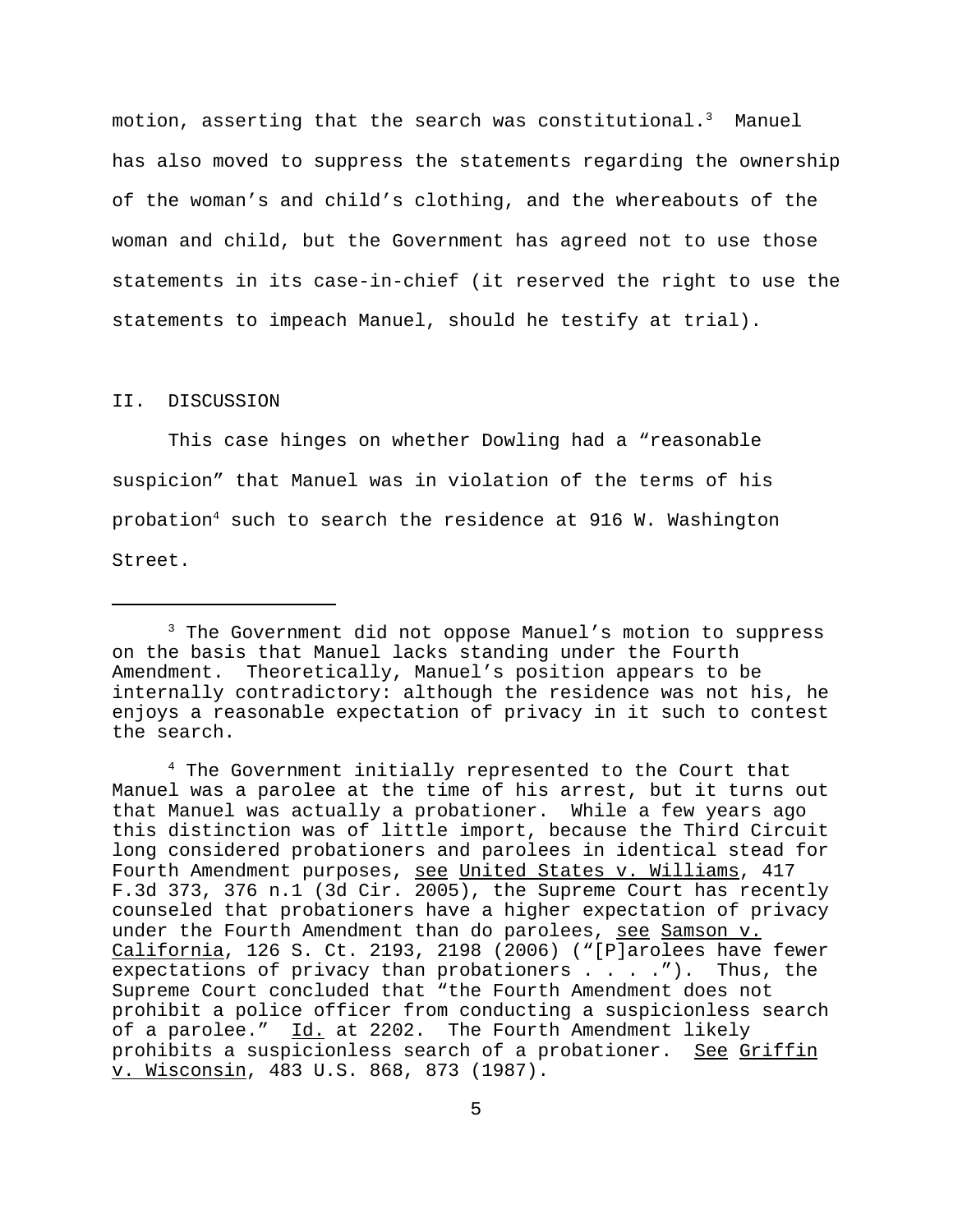The traditional Fourth Amendment standard, probable cause, is based on a well-known balancing test:

The touchstone of the Fourth Amendment is reasonableness, and the reasonableness of a search is determined by assessing, on the one hand, the degree to which it intrudes upon an individual's privacy and, on the other, the degree to which it is needed for the promotion of legitimate government interests.

United States v. Knights, 534 U.S. 112, 118-19 (2001). However, when the Fourth Amendment rights of the individual who is at issue is a probationer, both sides of the traditional balance are affected: the probationer has a reduced expectation of privacy and the government has a heightened need to monitor behavior. Id. at 119; United States v. Williams, 417 F.3d 373, 376 (3d Cir. 2005). Thus, a probation officer needs only "reasonable suspicion" of criminal activity--not probable cause--to conduct a search of a probationer. See Knights, 534 U.S. at 121 ("The degree of individualized suspicion required of a search is a determination of when there is a sufficiently high probability that criminal conduct is occurring to make the intrusion on the individual's privacy interest reasonable.").<sup>5</sup>

<sup>&</sup>lt;sup>5</sup> While Knights focused on a probation officer's search for criminal activity, here the probation officer conducted a search for a possible probation violation. However, the Third Circuit has clearly held, relying on Knights, that "such inquiries into the purpose underlying a probationary search are themselves impermissible." Williams, 417 F.3d at 377. In other words, for Fourth Amendment purposes, it is immaterial whether the probation officer had a reasonable suspicion of criminal wrongdoing or of a probation violation.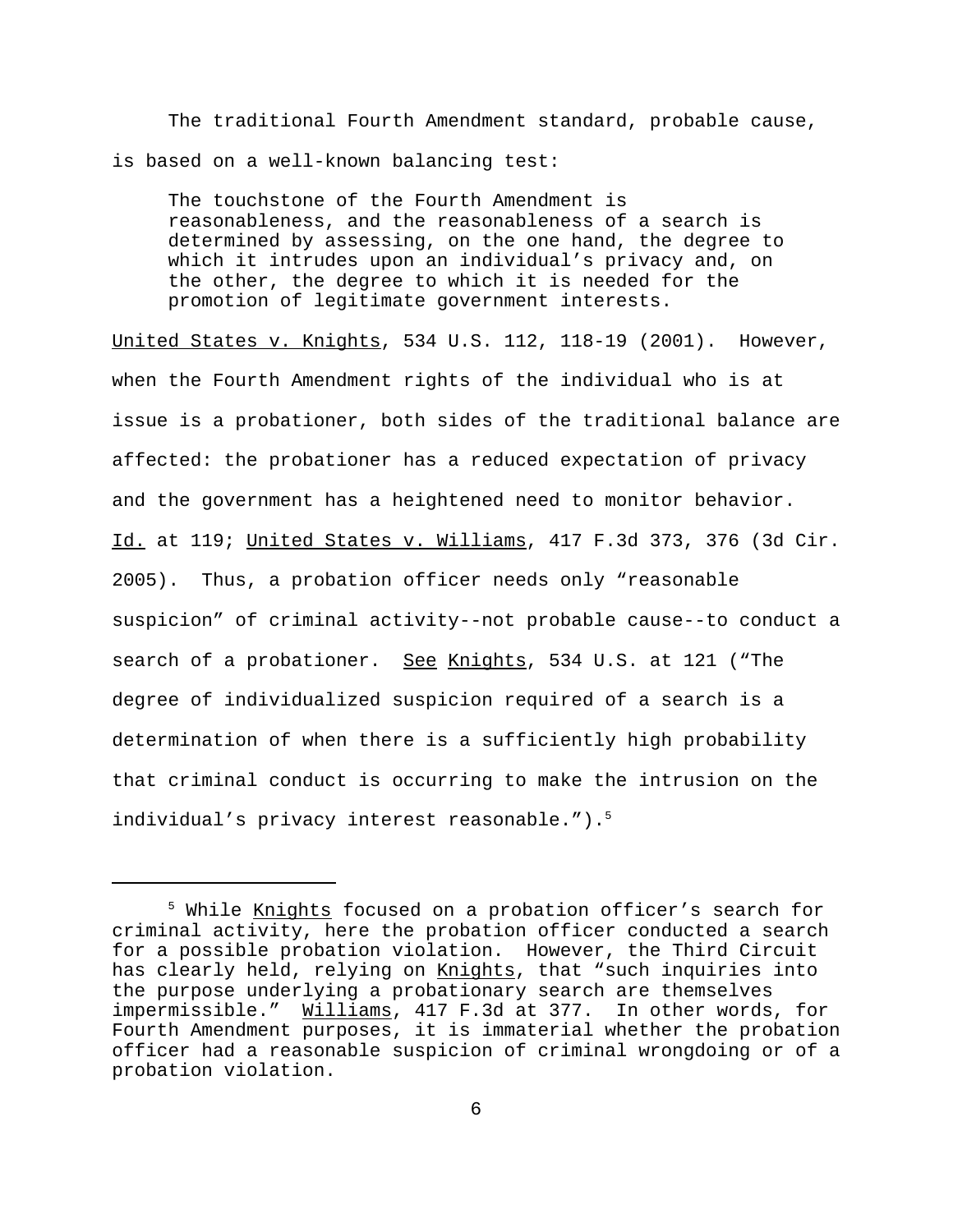Normally, the Court examines the facts of the case to determine whether the officer had "reasonable suspicion" for the search before examining whether the officer had some other legitimate basis--such as a consent--for the search. United States v. Baker, 221 F.3d 438, 445 (2000). Here, however, the Court need not separately examine whether Pennsylvania's statute or Manuel's signing of the probation form provide an alternate legitimate basis for Dowling's conducting the search, because both sources contain the same "reasonable suspicion" standard as articulated by the Supreme Court in Knights. See 61 Pa. Cons. Stat. § 331.27b(d)(2) (permitting a probation officer to conduct a search of a probationer's property if "there is reasonable suspicion to believe that the real or other property in the possession of or under the control of the offender contains contraband or other evidence of violations of the conditions of supervision"); Montgomery County Adult Probation & Parole Dep't, Rules and Conditions Governing Probation/Parole and Intermediate Punishment (showing that Manuel initialed the form acknowledging "that Adult Probation and Parole Department has the authority to search my person, place of residence or vehicle without a warrant, if he or she has reasonable suspicion"). Therefore, the Court need only examine whether Dowling had "reasonable suspicion."

"To decide whether 'reasonable suspicion' exists, [the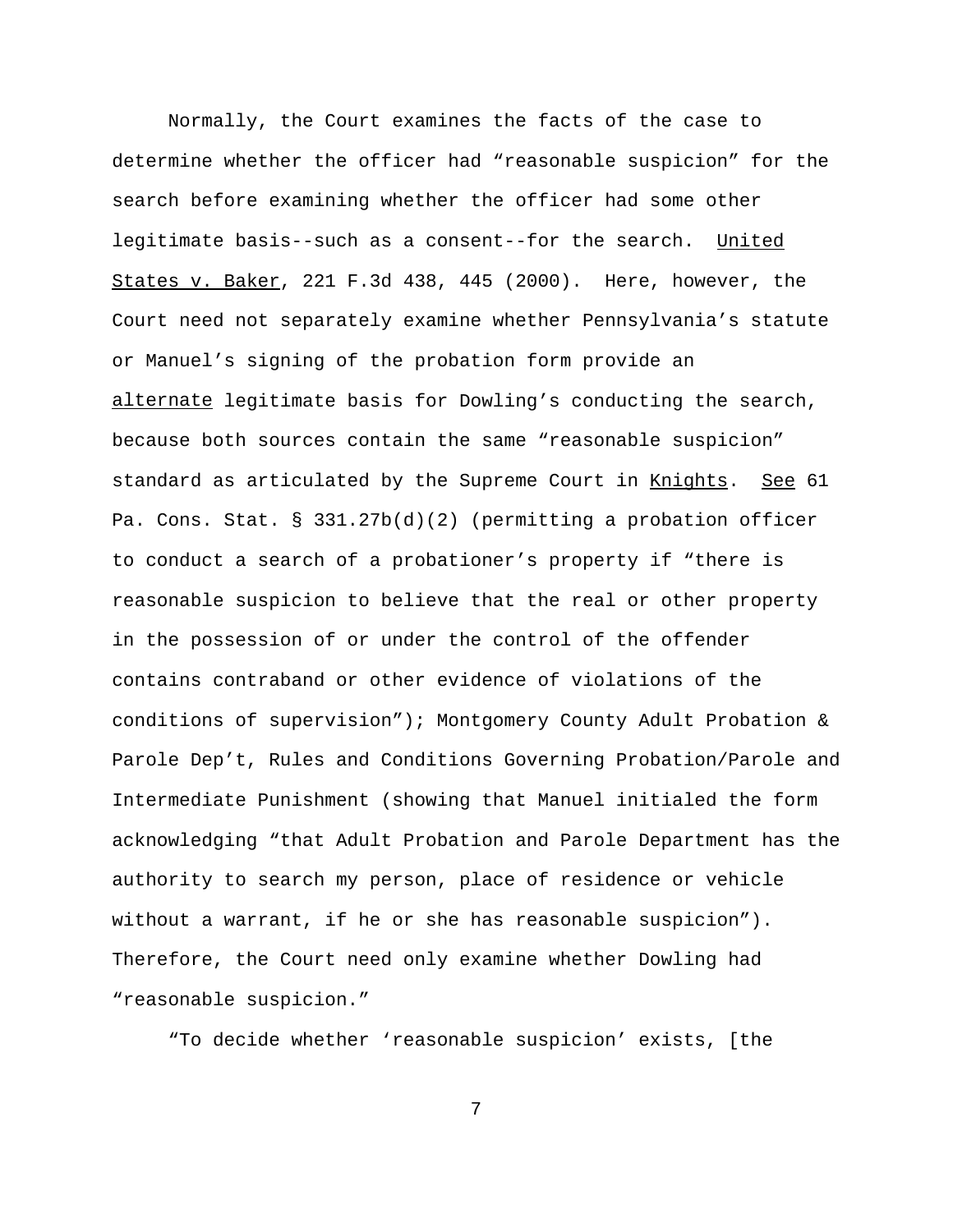Court] consider[s] the totality of the circumstances to determine whether the 'officer has a particularized and objective basis for suspecting legal wrongdoing.'" Williams, 417 F.3d at 376 (quoting United States v. Arvizu, 534 U.S. 266, 273 (2002)). "Reasonable suspicion is a less demanding standard than probable cause not only in the sense that reasonable suspicion can be established with information that is different in quantity or content than that required to establish probable cause, but also in the sense that reasonable suspicion can arise from information that is less reliable than that required to show probable cause." Alabama v. White, 496 U.S. 325, 330 (1990).

Here, one of the Probation Department's conditions is that a probationer provide the address of his residence to the Probation Department. Before approving that residence, the probation officer makes a visit to the residence to ensure that it is acceptable. The Probation Department's file for each probationer lists his approved residence. Another Probation Department condition is that a probationer not change his residence without prior approval of his probation officer. In other words, before changing residences, a probationer must notify his officer, the officer must visit the proposed residence to determine if it is acceptable, and the probation officer must approve the new residence. A probationer's failure to comply with this procedure is itself a violation of the terms of his probation.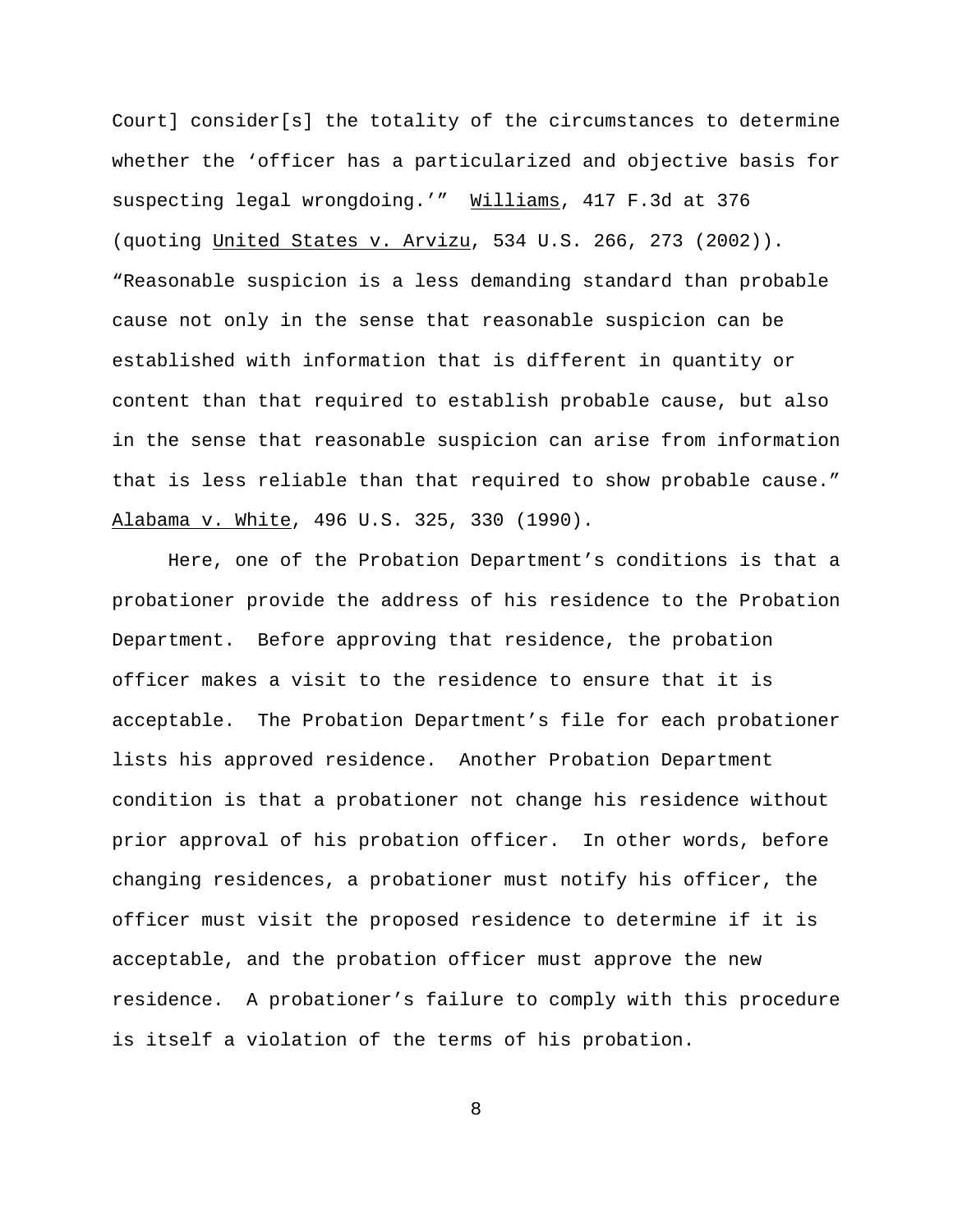Dowling received a tip that Manuel was violating his the conditions of his probation (by residing at an unapproved residence) and also that he was violating the law (by selling drugs). Dowling corroborated this tip by going to the alleged unapproved residence and observing "T. Manuel" on the mailbox. See Gates, 462 U.S. at 241 ("Our decisions applying the totalityof-the-circumstances analysis . . . have consistently recognized the value of corroboration of details of an informant's tip by independent police work."); United States v. Tirado, 133 Fed. App'x 13, 17 (3d Cir. 2005) (unpublished) (affirming district court's denial of motion to suppress based in part on parole officer's corroboration of informant's tip). Of course, Dowling could have done more to corroborate the information, such as checking with the landlord or other property or utility records, but such extra steps were not required of him. See White, 496 U.S. at 331.

Once Dowling had this "reasonable suspicion" that Manuel was living at the unapproved residence, Dowling was constitutionally permitted to search the residence. To this end, he arranged a meeting with Manuel and obtained Manuel's set of keys.<sup>6</sup> Manuel

 $6$  The Pennsylvania Superior Court's concern about intrusions into others' space, see Commonwealth v. Edwards, 874 A.2d 1192, 1197-98 (Pa. Super. Ct. 2005), does not carry much weight here. Indeed, Dowling took the prudent course: he could have attempted to somehow otherwise gain access to the residence, but this had the potential to interfere with (or violate) a third party's Fourth Amendment rights (if the residence turned out not to be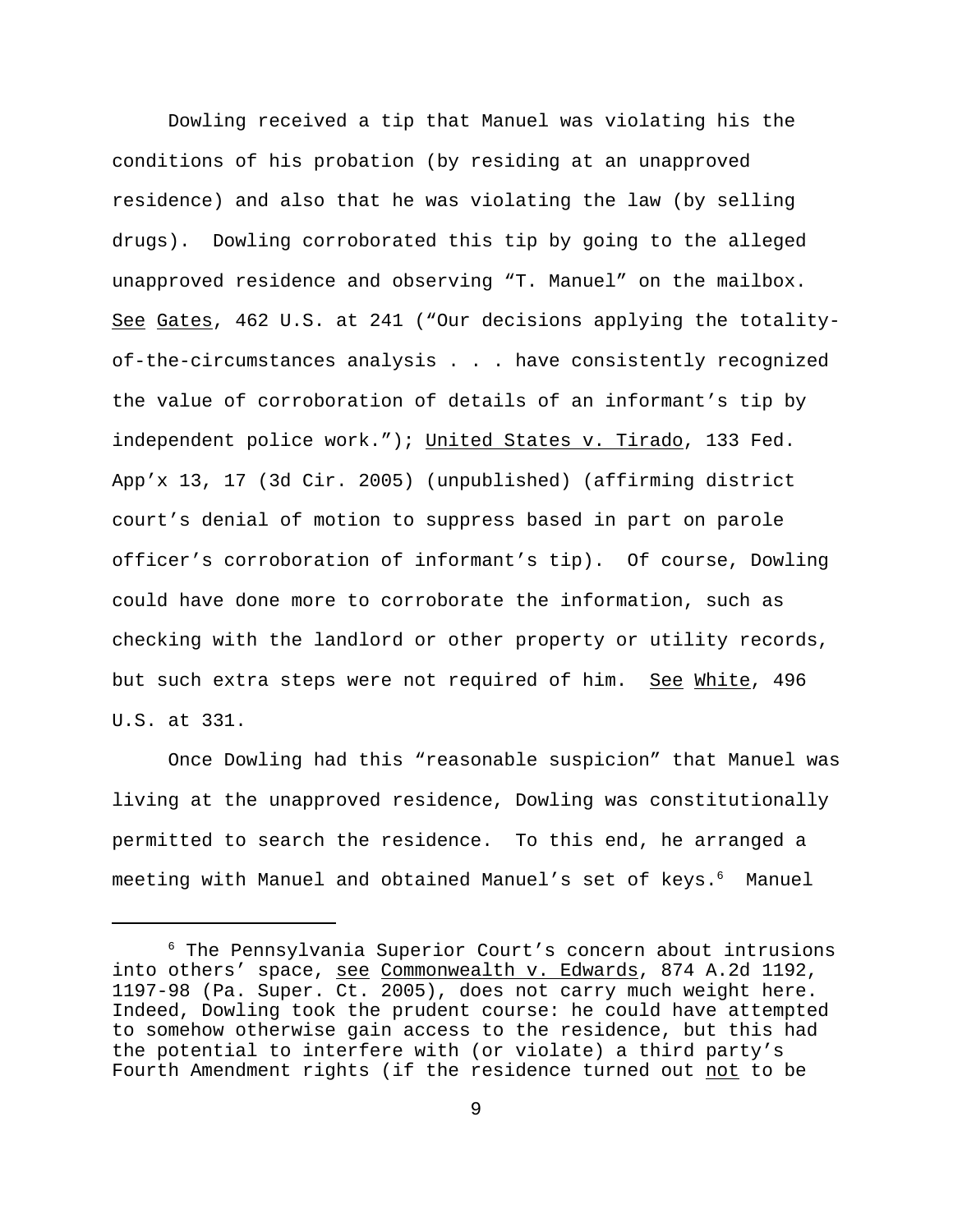further corroborated that he was residing at the W. Washington Street address when his eyes "got big" at its mention and when Dowling confirmed that Manuel possessed a set of keys in his pocket that unlocked the door to the apartment.

Defendant's reliance on Commonwealth v. Edwards, 874 A.2d 1192 (Pa. Super. Ct. 2005), is misplaced. In Edwards, two different parole officers received tips from unreliable informants that the parolee was living in an unapproved residence and was again selling drugs. Id. at 1193. The officers drove by the alleged unapproved residence and observed the parolee standing outside, going inside, and then coming back outside. Id. When the officers questioned him, he stated that the residence belonged to a friend who had given him a key and that he was there only to let a contractor in. Id. at 1194. The contractor, who was present, stated that the parolee had indeed unlocked the door that day. Id. The officers observed a pager lying just inside the front door and, because possession of a pager was a violation of the parolee's parole conditions, the officers entered the home (without the parolee's permission). Id. Once inside, the officers observed mail in the parolee's name and with the unapproved address. Id. The officers then searched the residence and found narcotics. Id.

The trial court granted the parolee's motion to suppress the

Manuel's). Rather, he obtained the keys from Manuel.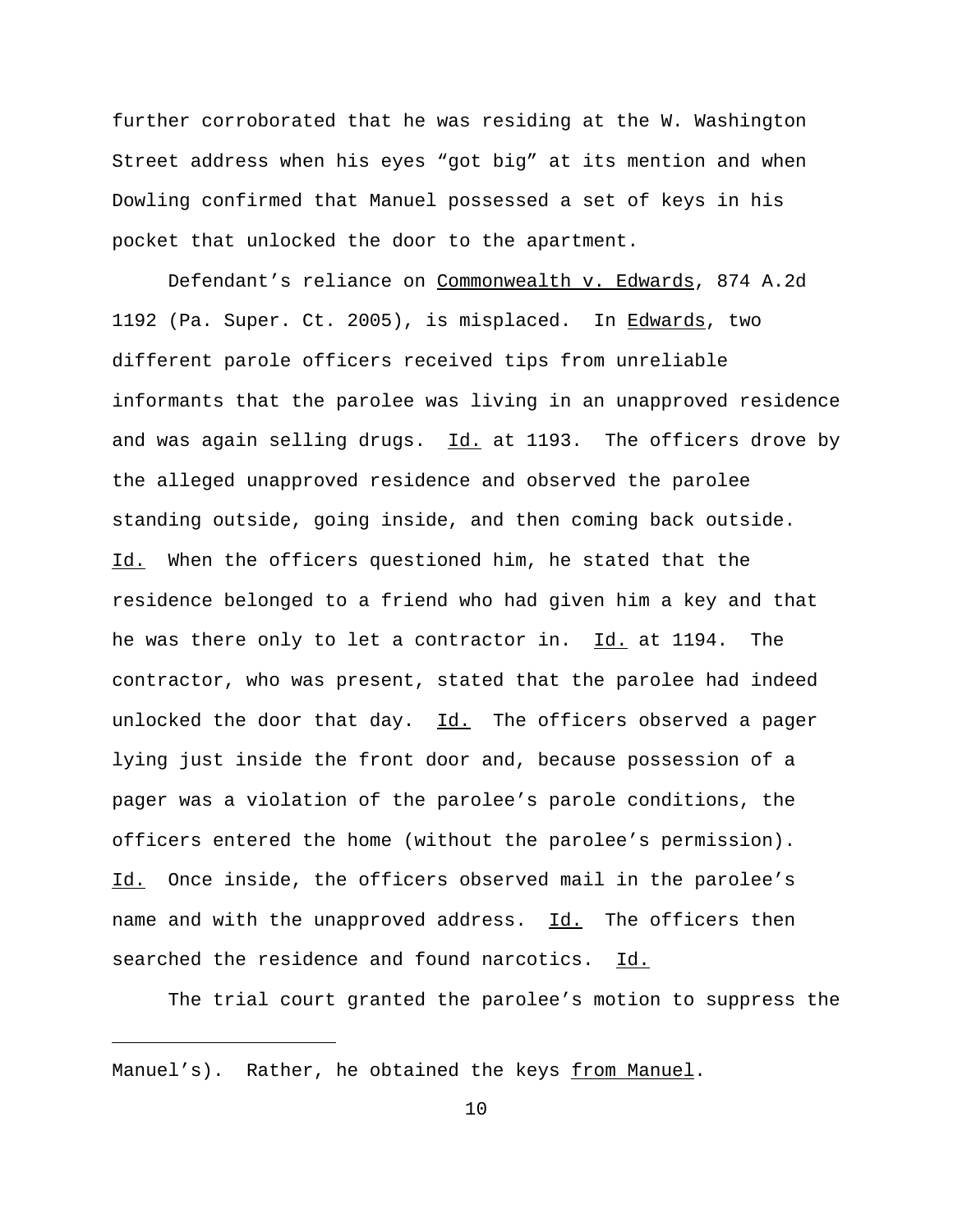evidence, and the appellate court affirmed. Id. at 1195. The court found that the officers lacked "reasonable suspicion" of criminal wrongdoing or parole violations before searching the residence without a warrant or the parolee's consent. Id. at 1196. The informants had not proven reliable in the past. Id. And the parolee provided, and the contractor vouched for, a plausible explanation of why the parolee was at the residence and possessed keys that unlocked the premises. Id. at 1196-97.

Here, although the informant had not proved reliable in the past, Dowling corroborated the information he provided by going to the alleged unapproved residence and observing "T. Manuel" on the mailbox. Moreover, Manuel did not provide even a plausible explanation regarding the residence; to the contrary, when questioned about it, his eyes "got big," demonstrating, in the experienced opinion of Dowling, that Manuel was hiding something.

This case more closely resembles the facts of Tirado, a convincing, albeit non-precedential, opinion from the Third Circuit. In Tirado, an informant told the probation officer that he had purchased drugs from a certain individual (the defendant) at a certain address (the defendant's). 133 Fed. App'x at 14-15. The officer corroborated the information by driving by the residence and checking the listed address for the defendant in his parole file. Id. at 17. The informant was reliable because he had first-hand knowledge. Id. at 18. Third Circuit upheld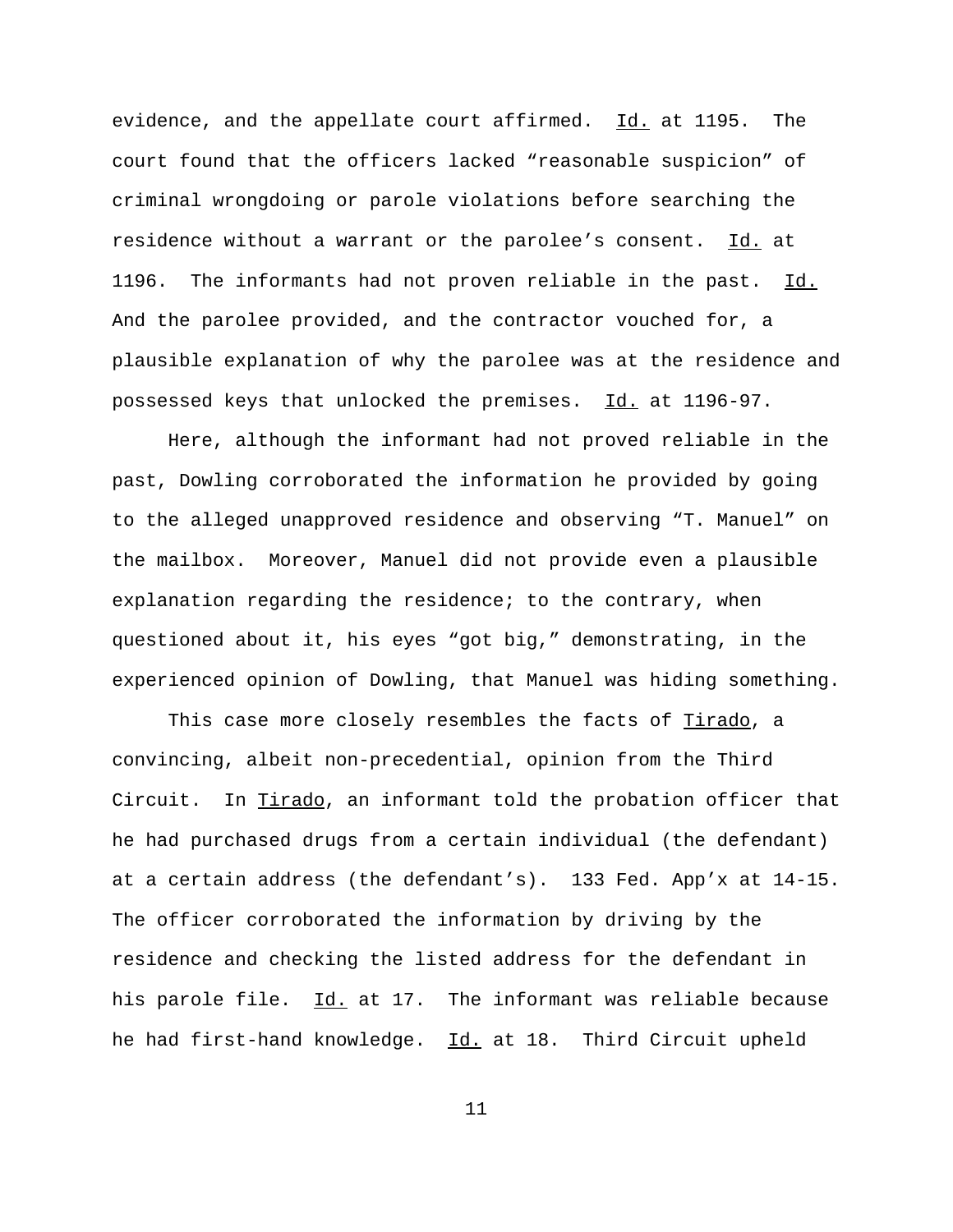the district court's finding that the probation officer had "reasonable suspicion" to search the defendant's residence. Id.

After corroborating the information provided by the anonymous source, Dowling had "reasonable suspicion" to believe that Manuel was residing in an unapproved residence, and thus to search the residence.

### III. CONCLUSION

Probation Officer Dowling had "reasonable suspicion" to search the residence at 916 W. Washington Street. Therefore, Manuel's Fourth Amendment rights were not violated. Manuel's motion to suppress will be denied.

An appropriate Order follows.